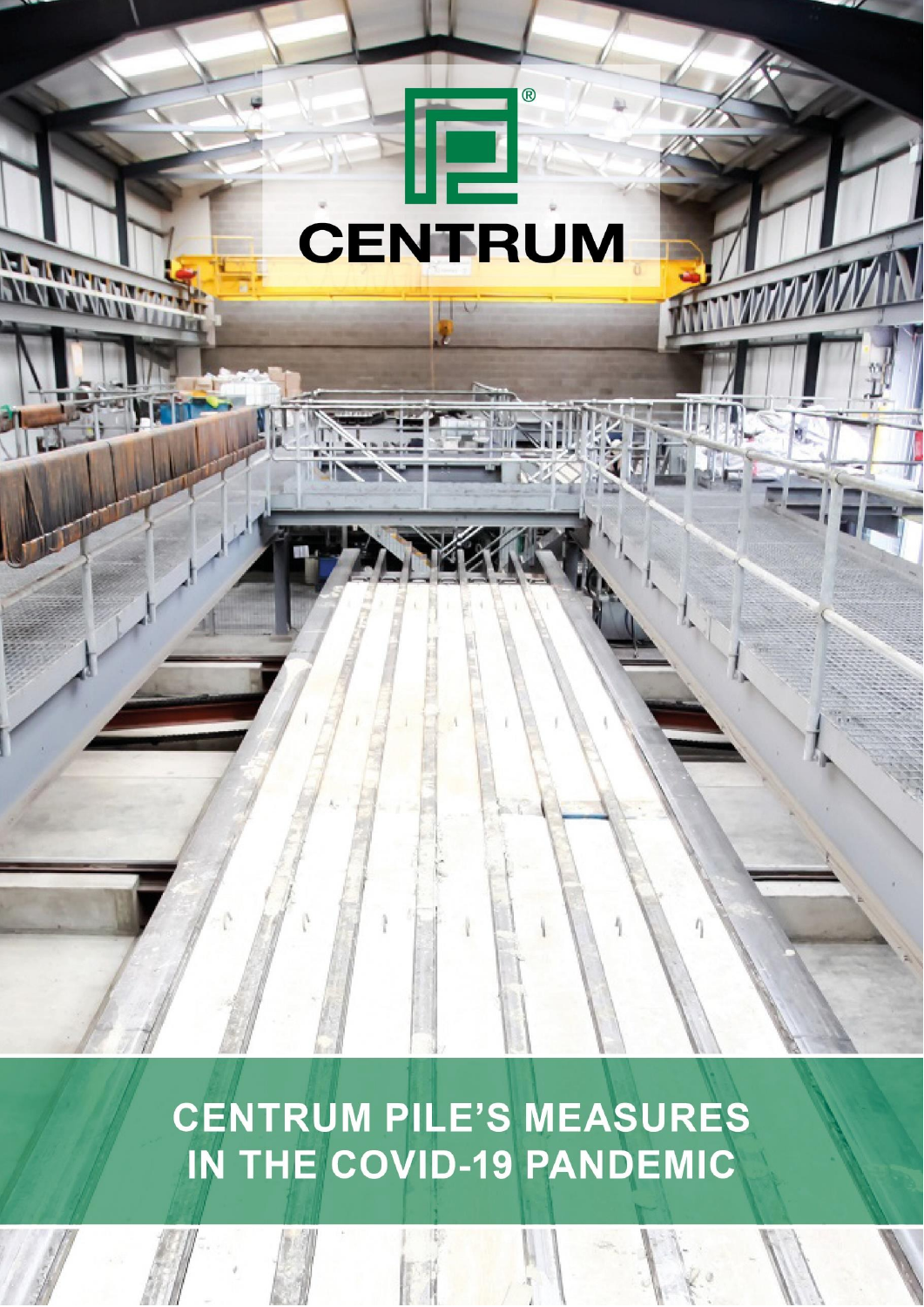

As our valued customer, I wanted to communicate the actions we have put in place in the last month to enable our operations to continue throughout the Covid-19 pandemic. We have taken the advice provided by the Government, revised our safe systems and risk assessments and put in place return to work plans to ensure we are protecting our employees on our sites and in our offices.

Three weeks ago, the Covid-19 situation rapidly accelerated as a wider issue. This became more serious in general on the 20th March when a partial lockdown was implemented by Government, quickly followed up on the 23rd March when the restrictions became tighter on the UK all round. At the same time the social distancing issues we faced ramped up rapidly which resulted in our practices, way of working and interaction with colleagues and family changing daily.

At this time, we made the decision to shield our workforce and temporarily suspend our operations. This both gave us time and focus to roll out a health and safety focused plan to comply with the advice and guidance given.

Attached to this letter is the documentation outlining our safety measures implemented and risk assessment of our manufacturing facility, which has been created to protect our workforce. With these measures in place we are encouraged by the responses we are gaining from our employees, suppliers and clients – therefore ensuring our daily business can continue.

For those of us who are affected by CV19, I extend my support. I also believe in our system, our country and our ability to navigate through difficult times in a considered and deliberate way.

If you have any concerns or further questions regarding our actions and how we can assist, please don't hesitate to contact myself at [paulpendleton@centrumpile.co.uk](mailto:paulpendleton@centrumpile.co.uk) or on 01636 615700.

Kind regards,

Paul Pendleton **Director**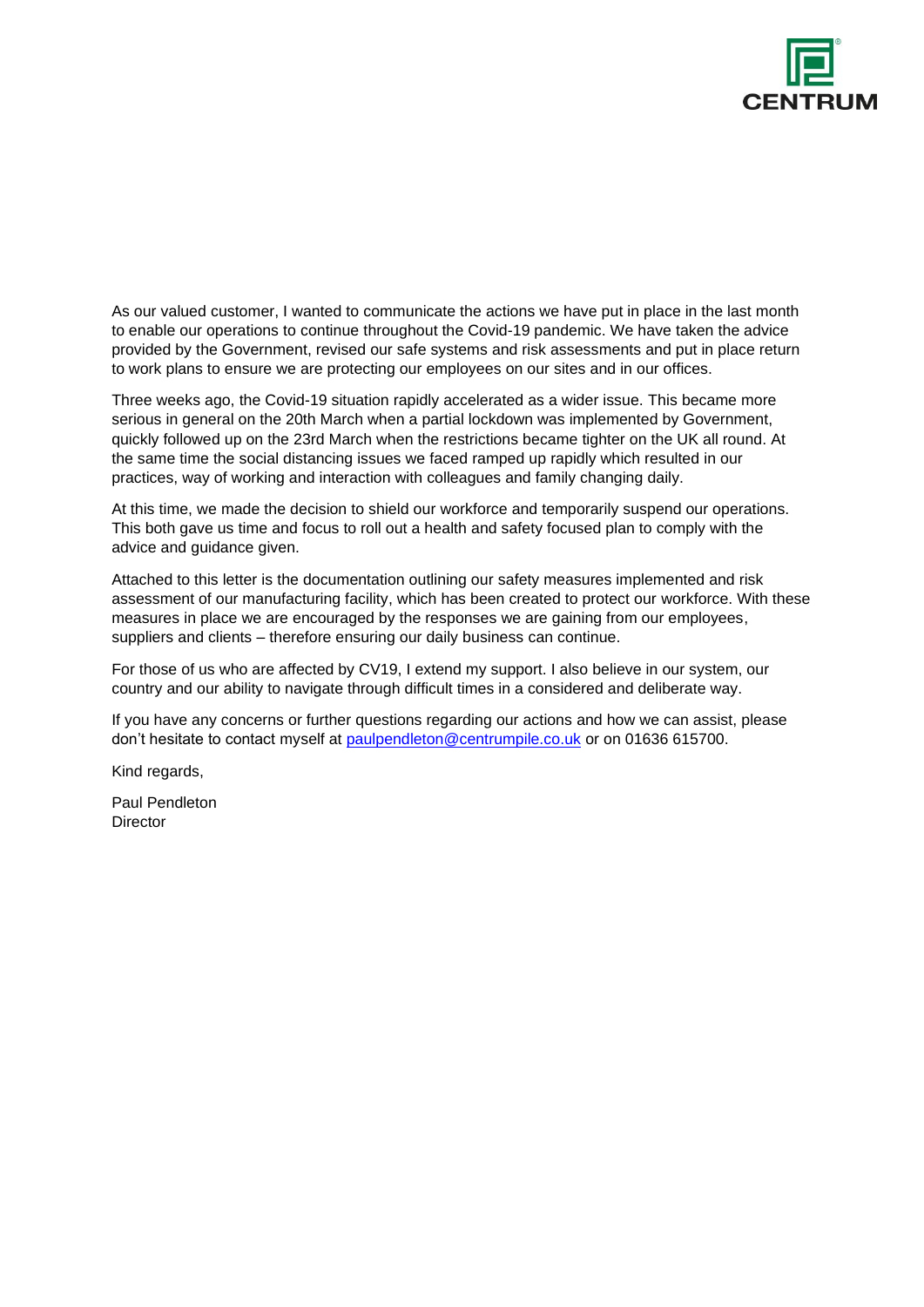



终

Document Title

# **COVID19 ADDITIONAL SAFETY MEASURES**

**To cover: Disinfecting using spray diluted disinfectant: Relating to factory & site vehicles 2 metre Social Distancing SAMM clean-down at end of day Appointment of COVID Coordinator SAMM controls to keep 2m distance**

A PLAIN

**Prozz** 

| <b>Modifications:</b> Worksheet thoroughly reviewed<br>and amended to new IMS format | Status: strikeout as appropriate  |      |  |  |
|--------------------------------------------------------------------------------------|-----------------------------------|------|--|--|
|                                                                                      | <del>Draft</del> / Issued for Use |      |  |  |
|                                                                                      | Name                              | Sign |  |  |
| <b>Prepared by</b>                                                                   |                                   |      |  |  |

| Document Owner                                                | <b>Paul Pendleton</b> | Document Ref | Revision | Date   | Page   |
|---------------------------------------------------------------|-----------------------|--------------|----------|--------|--------|
| Uncontrolled if printed – signed copy available in the office |                       | MSF-01-WS45  |          | Oct-19 | 3 of 7 |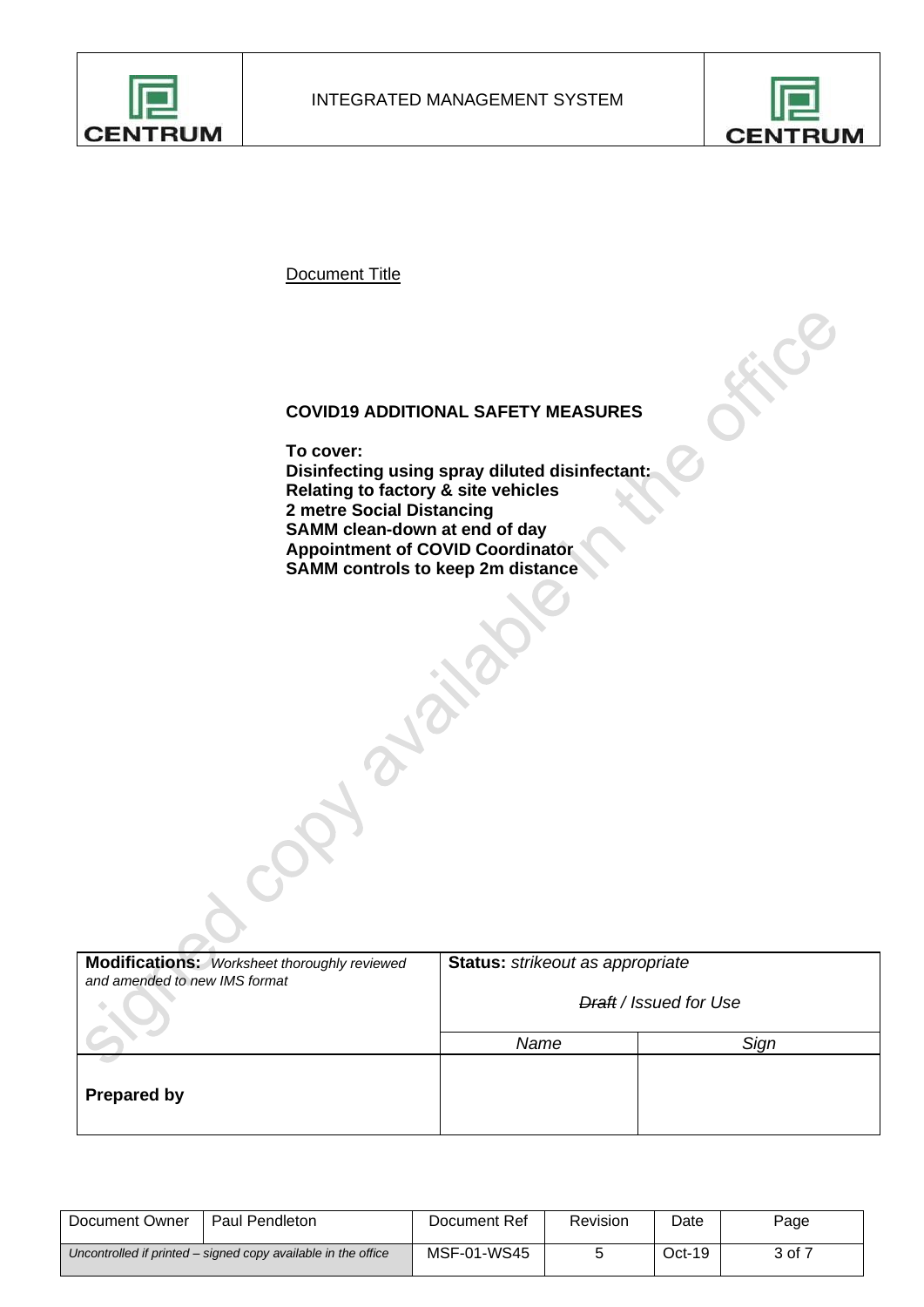



| <b>Reviewed by</b> |  |
|--------------------|--|
| <b>Approved by</b> |  |

This Safe Work Method Statement should be read in conjunction with the relevant Risk Assessment

| <b>Safe Work Method Statement</b>                                               |                                                     |                                                                                      |  |  |  |
|---------------------------------------------------------------------------------|-----------------------------------------------------|--------------------------------------------------------------------------------------|--|--|--|
| Training Required to carry out the task                                         | Plant & equipment required to<br>carry out the task | <b>PPE Required</b>                                                                  |  |  |  |
| <b>COVID19 Operational Risk</b><br>Assessment<br><b>Review COSHH Assessment</b> | Dependant on task                                   | Standard site PPE<br>Goggles<br>Half mask with filters<br>Rubber gloves<br>Dust suit |  |  |  |

### **Health and safety**

Before starting this task ensure the following has been done:

- Read through and understand controls in 'COVID19 Safety Controls' Risk Assessment
- 2m 'social distancing' is applied at all times
- COSHH Assessment has been read through
- Correct PPE is available for task of spraying disinfectant
- Avoid skin contact disinfectant
- Concentrate disinfectant has been diluted 1:25 (1-part disinfectant to 25-parts water)

#### **Environment**

• Do not empty waste down drains for small spillages (less than 5l) mix with water and flush to drain – for larger spillages contain and absorb spillage using absorbent granules dispose of in waste disposal

#### **Purpose of Task**

to ensure that all additional controls are understood during COVID19 crisis

#### **Method for Task**

#### **DISINFECTING**

- Ensure correct PPE is worn during the task of spraying using the pump spray nozzle see above
- Area to be clear of other persons during the task
- Check hoses are correctly fitted and mix solution 1:25 disinfectant to water
- Spray areas of the factory that are handled throughout shift: handles, toilet seats, flushing handles,
- changing room areas, handrails, working areas, etc. Not electrical parts
- Dry floors afterwards so that they are not slippery

### DISINFECTING SITE MOBILE PLANT

- Site plant vehicles: Shunters, Tractor, loading shovel little bottle sprayers are available for spraying inside of vehicles including steering wheels and controls. Wear safety glasses / visor and waterproof gloves – This is to be done at each shift change
- Wear gloves when operating the plant vehicles to further reduce the risk of transmission.

| Document Owner                                                | <b>Paul Pendleton</b> | Document Ref | Revision | Date     | Page   |
|---------------------------------------------------------------|-----------------------|--------------|----------|----------|--------|
| Uncontrolled if printed – signed copy available in the office |                       | MSF-01-WS45  |          | $Oct-19$ | 4 of 7 |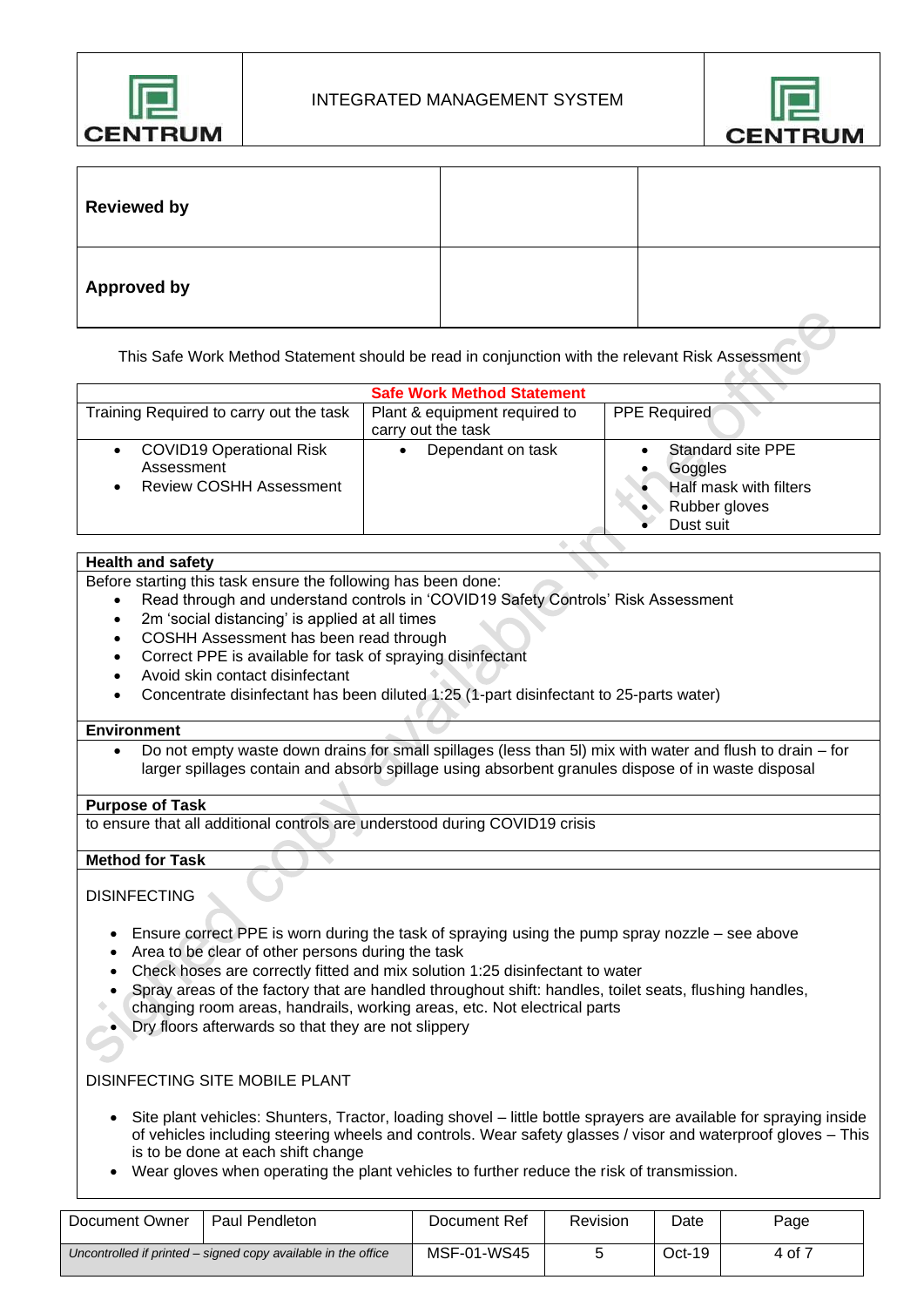



#### 2m SOCIAL DISTANCING

SAMM positions 4-5 and 9.9

- 2 x person work at each position but can easily follow 2m rule at position 4-5 the only when entering and leaving 1st operator will need to leave area to allow 2nd operator in and out of area.
- At position  $9.9 1$  x operator works in pit and  $2^{nd}$  operator works on top of mould where they are not within 2 metres of each other.
- If for any reason these controls cannot be followed the operators must stop and report to Factory supervisor or COVID Coordinator to re-assess

#### CLEANING DOWN AT END OF DAY

- An extra 1 hour has been allocated for cleaning down to ensure that Operators can comply with the social distancing rules that are in place across the factory.
- Factory supervisor is available to ensure that this happens.

300mm TROPHY BOXES (Manual Handling)

- Handling of this size trophy box is a 2-person task when releasing them from the mould troughs. Operators and Crane Operators at De-Mould instructed to leave the 300mm fittings in the trough, so they are already in position when the mould arrives at position 4 (Set Up)– reducing the need for manual handling and working in proximity.
- For any other size mould, if fittings are too difficult for 1 x person to remove then the fittings are removed at De-Mould by the Crane Operator.
- When fittings are left in position the Cleaning Machine is turned off and the troughs are cleaned manually.

#### COVID COORDINATOR

- For the duration of the COVID19 crisis the following persons are each acting as COVID Coordinators. Eamonn Walsh, Paul Pendleton, Tom Fulton, Dean Topham
- Any task that cannot follow the controls as detailed on Risk Assessment the Operators are instructed to stop the task and reassess.
- Additional soap dispensers have been fitted at the SAMM wash station and at 'The Village' toilet block as well as after work cream

#### **Quality Check**

• COVID Coordinator will be available to discuss issues and concerns as well as ensuring that the correct steps are being followed.

#### • **Documentation / Appendix**

COVID19 Safety Controls Risk Assessment

| Document Owner                                                | <b>Paul Pendleton</b> | Document Ref | Revision | Date     | Page   |
|---------------------------------------------------------------|-----------------------|--------------|----------|----------|--------|
| Uncontrolled if printed – signed copy available in the office |                       | MSF-01-WS45  |          | $Oct-19$ | 5 of 7 |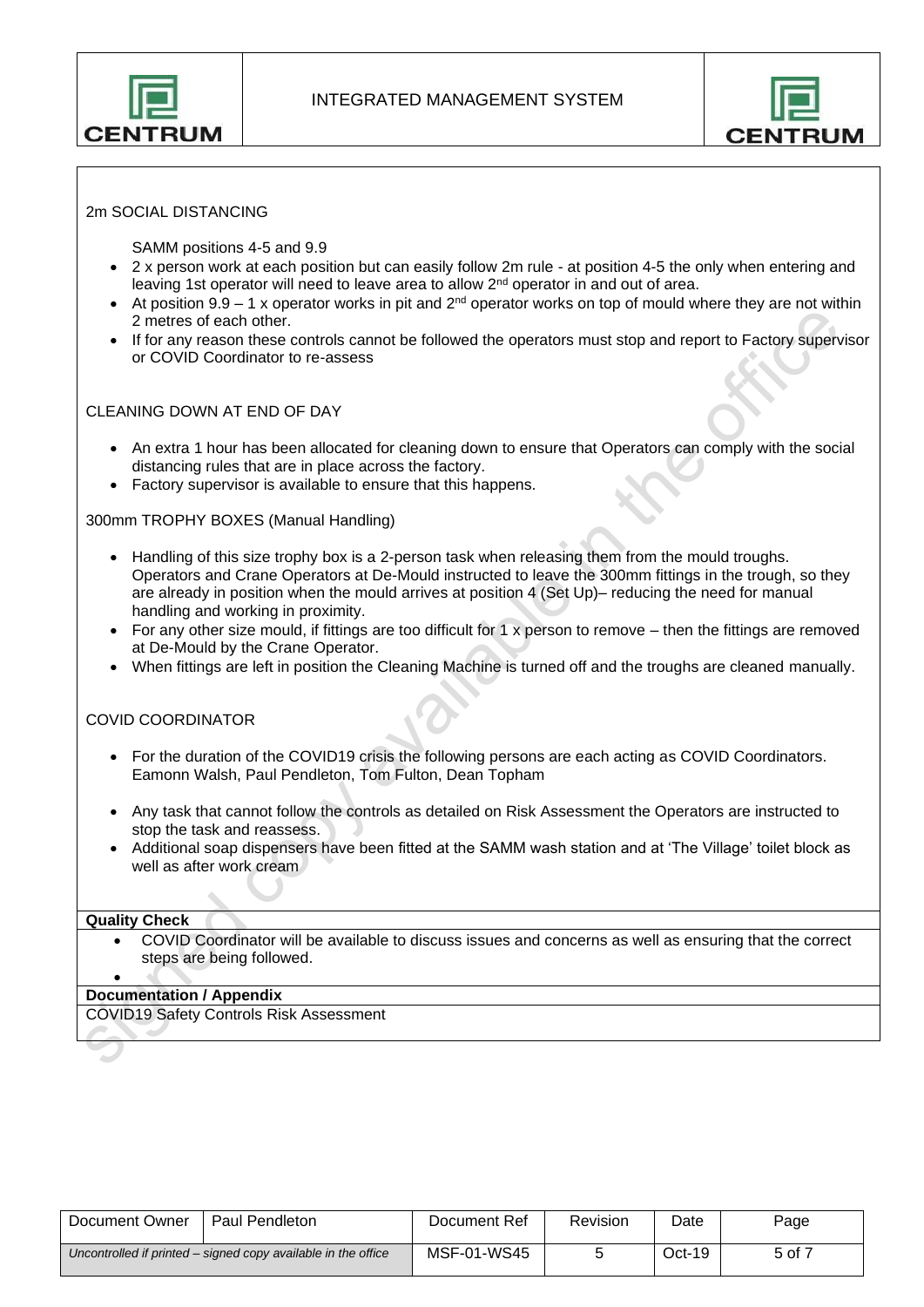

# CENTRUM FACTORY OPERATIONS

# COVID19 SAFETY CONTROLS – OPERATIONAL RISK ASSESSMENT



| The Social Distancing Checklist shall be completed prior to any works and be used in conjunction with this risk assessment |                |                    |                     |                     |                     |                                          |
|----------------------------------------------------------------------------------------------------------------------------|----------------|--------------------|---------------------|---------------------|---------------------|------------------------------------------|
| Persons Exposed                                                                                                            | Employees: Yes | Other Workers: Yes | Public/Visitors: No | Vulnerable Persons: | Project Name/Number | <b>COVID19 SAFETY</b><br><b>CONTROLS</b> |

**Assessment completed by-name Date** 31/03/20

#### **THE BELOW CONTROLS ARE IN ADDITION TO STANDARD SAFE WORKING PRACTICES AND RISK ASSESSMENTS WHICH APPLY AS NORMAL**

| Work area / task                 | Controls to be adopted / already in place                                                                                                                                                                                                                                                                                                                                                                                               | Further controls or comments                                                                                                                                                                                                                                                                                                                                                                                                                                                                  |
|----------------------------------|-----------------------------------------------------------------------------------------------------------------------------------------------------------------------------------------------------------------------------------------------------------------------------------------------------------------------------------------------------------------------------------------------------------------------------------------|-----------------------------------------------------------------------------------------------------------------------------------------------------------------------------------------------------------------------------------------------------------------------------------------------------------------------------------------------------------------------------------------------------------------------------------------------------------------------------------------------|
| <b>SELF ISOLATION</b>            | Anyone who satisfies one of the following criteria should not come to site:<br>Has a high temperature or a new persistent cough - follow the guidance on<br>self-isolation – (body temp greater than 37.8'C signifies a fever)<br>Is a vulnerable person (by virtue of their age, underlying health condition,<br>$\bullet$<br>clinical condition or are pregnant)?<br>Is living with someone in self-isolation or a vulnerable person. | If a worker develops a high temperature or a persistent cough while at work, they should:<br>Return home immediately<br>Avoid touching anything<br>Cough or sneeze into a tissue and put it in a bin, or if they do not have tissues, cough and<br>sneeze into the crook of their elbow.                                                                                                                                                                                                      |
| <b>ARRIVAL ON SITE</b>           | Daily temperature check of workers arriving on site - to be taken before<br>$\bullet$<br>entering work premises<br>When arriving on site at start of shift the temperature of everyone is to be<br>checked to ensure that there are no signs of fever<br>Check to be taken by Factory Manager / Production Supervisor<br>$\bullet$<br>Only one person to be in foyer at any one time                                                    | If the individuals temperature is reading high and they have recently exercised for<br>$\bullet$<br>example cycled to work then they are to be rechecked after a period of cooling (not to be<br>allowed access to offices or workplace until rechecked and temperature is within normal<br>range). Once rechecked if still high then person is to be advised that they should return<br>home immediately, contact the NHS by telephone (tel: 111) and follow guidance on self-<br>isolation. |
| <b>HYGIENE AND SANITIZING</b>    |                                                                                                                                                                                                                                                                                                                                                                                                                                         |                                                                                                                                                                                                                                                                                                                                                                                                                                                                                               |
| <b>GENERAL HYGIENE</b>           | Ensure Social distancing checklist has been completed for the site<br>Regular sanitizing of areas that are commonly handled in factory, offices and<br>welfare areas with disinfectant.<br>Operators assigned to specific area for duration of shift<br>Office doors to be wedged open to reduce likelihood of transfer of virus by<br>touching door handles                                                                            | 1 x person per shift to be nominated by Factory Manager to clean down welfare facilities<br>and general sanitizing of work areas with disinfectant solution.<br>Area to be cleared when spraying solution.<br>Further controls required if all controls cannot be actioned on 'checklist'.                                                                                                                                                                                                    |
| <b>HYGIENE &amp; CLEANLINESS</b> | Wash hands regularly with soap and hot water<br>Staff and operatives to play their part in cleaning up before during and after<br>themselves - particularly in welfare areas that will be used by other persons<br>Hand sanitizer dispenser located in corridor outside Planning office<br>$\bullet$<br>Office cleaning contractor increased from 3 days to 5 days                                                                      | Regularly wash hands with soap and water, before and after using toilet facilities, break<br>times and start and end of shift & when entering and leaving site as a minimum<br>Ensure that >2m distancing can always be maintained                                                                                                                                                                                                                                                            |
| SANITIZING                       | Enhanced cleaning procedures should be in place across the site, particularly in<br>communal areas and at touch points including:<br>Taps and washing facilities<br>$\bullet$<br>Changing room areas<br>$\bullet$<br>Toilet flush and seats<br>$\bullet$<br>Door handles and push plates<br>Handrails, Machinery controls and general factory work areas<br>$\bullet$<br>Food preparation and eating surfaces                           | Dilute Disinfectant solution to be applied to areas of factory and welfare areas around site<br>Nominated person for each shift to clean areas                                                                                                                                                                                                                                                                                                                                                |
|                                  | Telephone equipment, Key boards, photocopiers and other office equipment                                                                                                                                                                                                                                                                                                                                                                |                                                                                                                                                                                                                                                                                                                                                                                                                                                                                               |